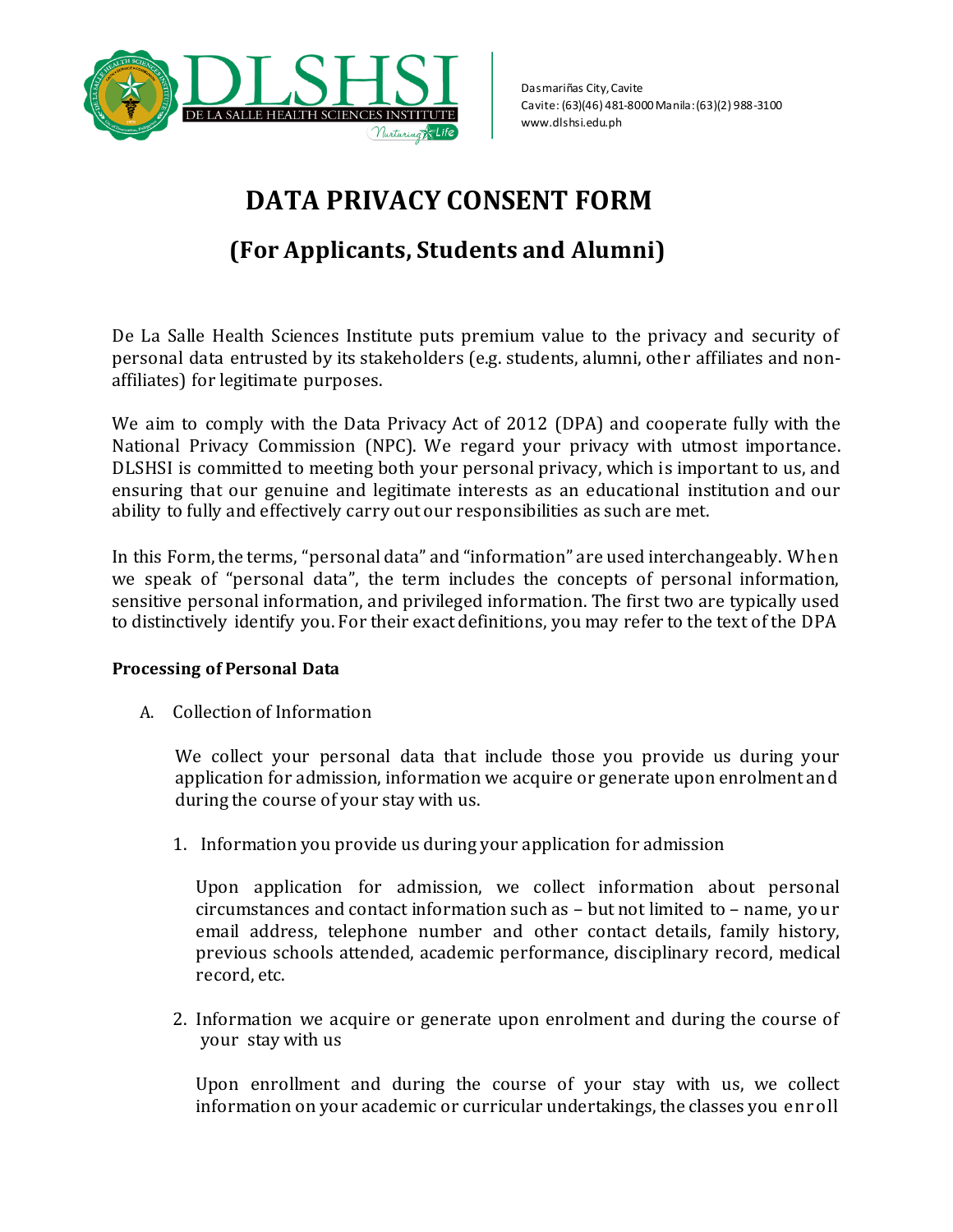in and scholastic performance, attendance record, medical record, etc. We will also collect information for and in relation to co- curricular matters, such as outreach activities, as well as extra-curricular activities, such as membership in student organizations, leadership positions and participation and attendance in seminars, competitions and programs. We will also collect information in connection with any disciplinary incident, including accompanying sanctions that you may be involved in.

#### B. Access to Information

Your personal information is accessed and used by DLSHSI, specifically the Lasallian Access and Success Office (LASO), Office of Student Services (OSS), Alumni Services and Continuing Professional Education Office (ASCPEO), and the Office of the Registrar (OTR) personnel who have legitimate interest in it for the purpose of carrying out their mandated duties.

We use and share your information as permitted or required by law to pursue our legitimate interests as an educational institution, including a variety of academic, administrative, historical, and statistical purposes.

Some examples of situations when we may use your information to pursue our legitimate interests as an educational institution are as follows:

- 1. evaluating applications for admission to DLSHSI;
- 2. processing confirmation of incoming students and transfer students in preparation for enrollment;
- 3. recording, generating and maintaining student records of academic, co curricular and extra- curricular progress;
- 4. establishing and maintaining student information systems;
- 5. sharing of grades between and among faculty members, and others with legitimate official need, for academic deliberations;
- 6. processing scholarship applications, grants and other forms of assistance;
- 7. investigating incidents that relate to student behavior and implementing disciplinary measures;
- 8. maintaining directories and alumni records; compiling and generating reports for statistical and research purposes;
- 9. providing services such as health, counseling, information technology, library, sports/recreation, transportation, safety and security;
- 10. managing and controlling access to campus facilities and equipment;
- 11. communicating official school announcements; sharing marketing and promotional materials regarding school-related functions, events, projects and activities;
- 12. soliciting your participation in research and non-commercial surveys;
- C. Sharing of Information

Some examples of when we may share or disclose your personal information to others include: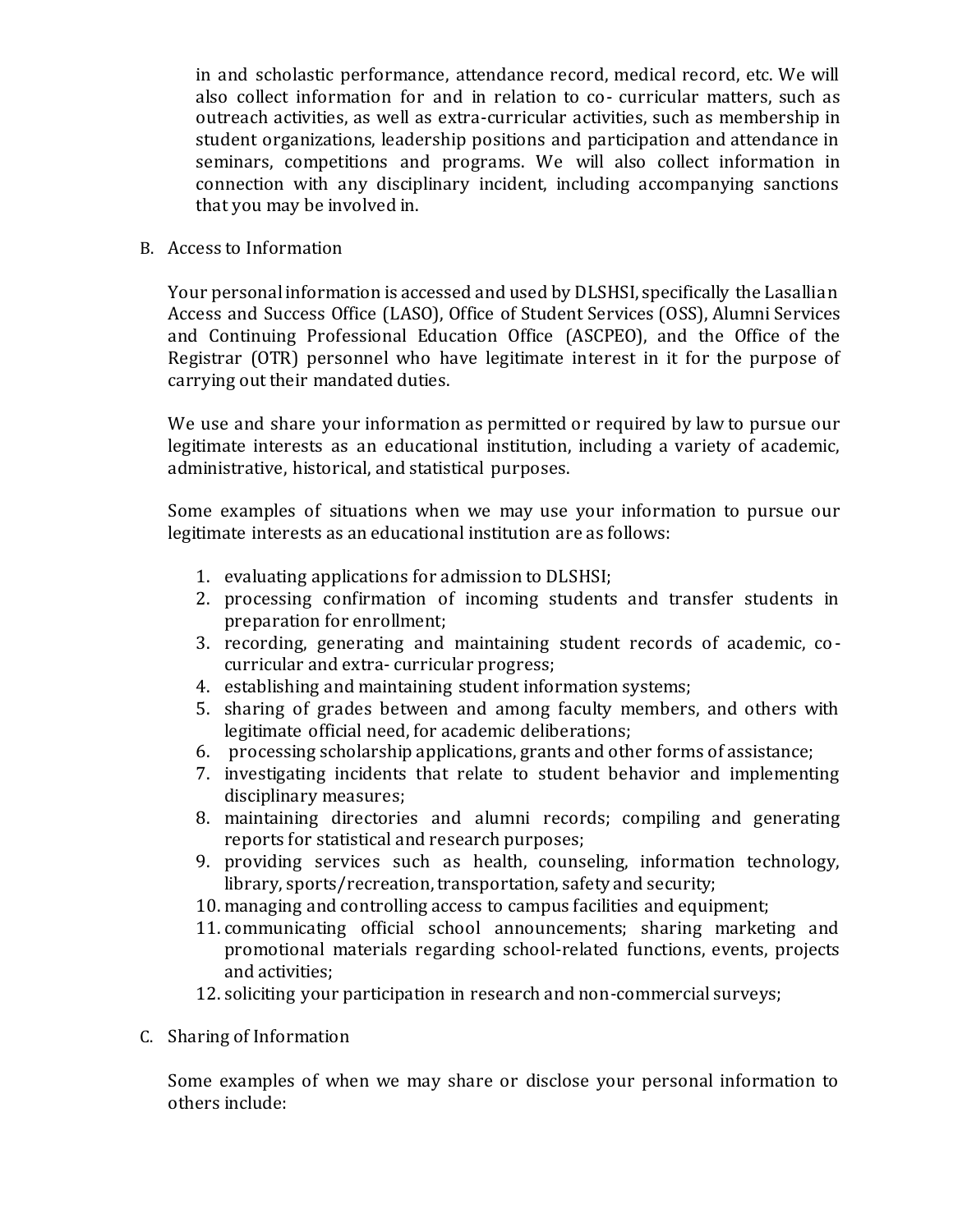- 1. posting of class lists and class schedules in school bulletin boards or other places within the campus;
- 2. sharing of information to persons, including parents, guardians or next of kin, as required by law or on a need-to-know basis as determined by the school to promote your best interests, or protect your health, safety and security, or that of others;
- 3. providing academic institutions, companies, government agencies, private or public corporations, or the like, upon their request, with scholastic ranking information or certification of good moral character for purposes of admission
- 4. sharing information to potential donors, funders or benefactors for purposes of scholarship, grants and other forms of assistance;
- 5. distributing the list of graduates and awardees during commencement exercises;
- 6. reporting and/or disclosing information to the NPC and other government bodies or agencies (e.g., Commission on Higher Education, Department of Education);
- 7. sharing information for accreditation and university ranking purposes (e.g. Philippine Accrediting Association of Schools, Colleges and Universities)
- 8. responding to inquiries verifying that you are a bona fide student or graduate of the school;
- 9. conducting research or surveys for purposes of institutional development;
- 10. sharing your directory information to the schools' alumni association;
- 11. intend to use your personal information for purposes other than our legitimate interests
- 12. publishing academic, co-curricular and extra-curricular achievements and success, including honors lists and names of awardees in school bulletin boards, website, social media sites and publications;
- 13. sharing your academic accomplishments or honors and co-curricular or extracurricular achievements with schools you graduated from or was previously enrolled in, upon their request;
- 14. marketing or advertising to promote the school, including its activities and events, through photos, videos, brochures, website posting, newspaper advertisements, physical and electronic bulletin boards, and other media;
- 15. publishing communications with journalistic content, such as news information in DLSHSI's publications, social media sites and news and media organizations

#### **Data Protection**

We shall implement reasonable and appropriate organizational, physical, and technical security measures for the protection of personal data which we collected.

The security measures shall aim to maintain the availability, integrity, and confidentiality of personal data and are intended for the protection of personal data against any accidental or unlawful destruction, alteration, and disclosure, as well as against any other unlawful processing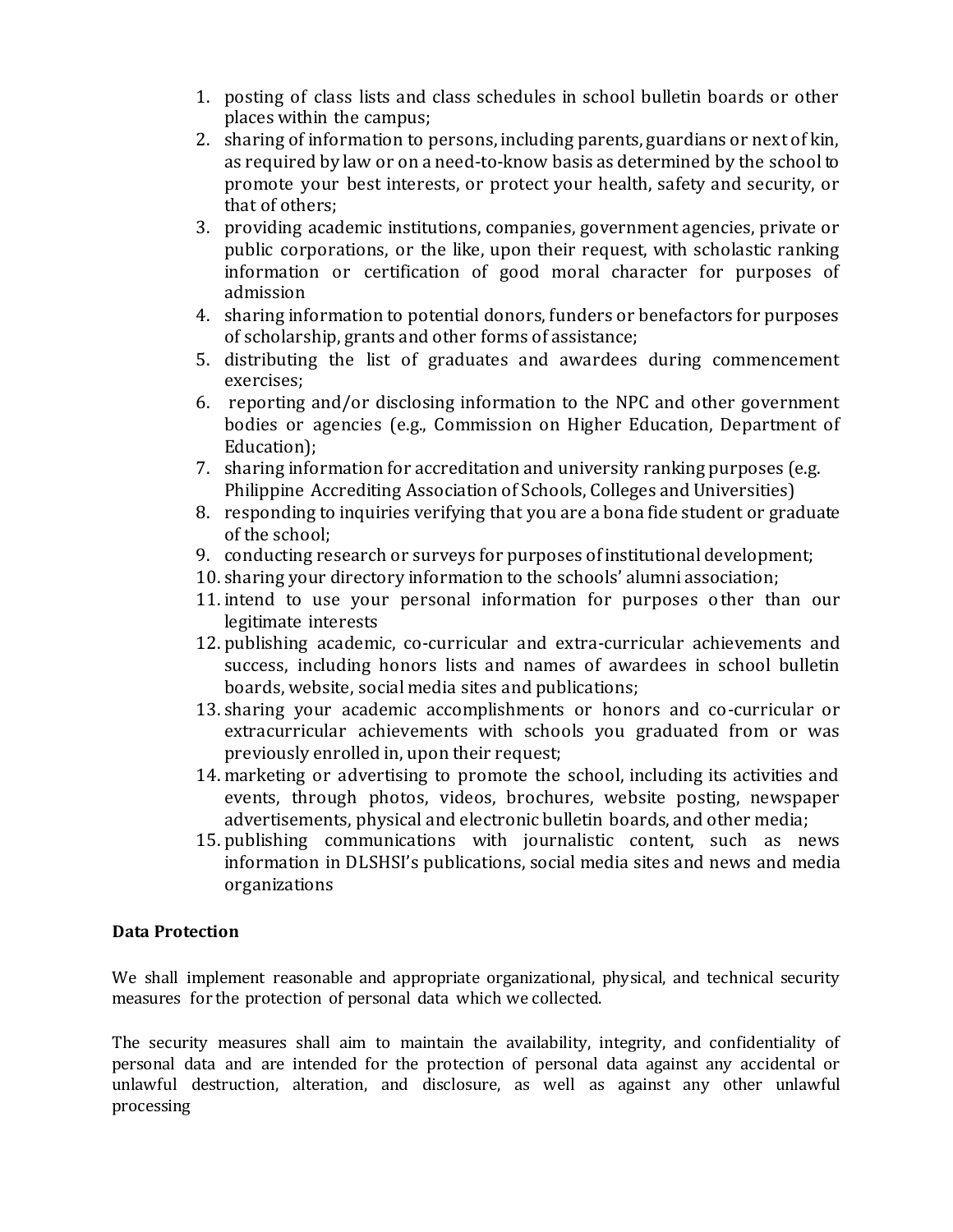We only permit your data to be accessed or processed by our authorized personnel who hold such information under strict confidentiality. We restrict access to information to just anyone who like to know/obtain such information without justifiable ground.

Any data security incident or breach that comes to the knowledge of DLSHSI will be recorded and reported as required by law. DLSHSI will take all necessary and reasonable steps to address such incident or breach and mitigate any negative effect of such incident or breach. If there is strong suspicion that an incident affects your personal information, DLSHSI will notify you of such incident in an appropriate manner.

## **Confidentiality**

After successfully completing your degree program at DLSHSI and you are already an alumnus, your personal information remains private/confidential.

Our employees shall operate and hold personal data under strict confidentiality. They are required to sign non-disclosure agreements and are have received training on the company's privacy and security policies to ensure confidentiality and security of personal data.

## **Right to Privacy**

As provided by the Act, you may object to the processing of your personal data, request to access your personal information, and/or have it corrected, erased, or blocked on reasonable grounds. For the details of your rights as a data subject, you can get in touch with our Data Privacy Officer at contact details below or at National Privacy Commission at https://privacy.gov.ph/. DLSHSI will consider your request and reserves the right to deal with the matter in accordance with the law.

#### **Contact Information**

If you have further questions or concerns regarding your privacy rights, this Consent Form or any matter regarding the Data Privacy Act of 2012, you may contact our Data Protection Officer through the following details:

**The Data Protection Officer Tel. No.: +632 988 3100 or +6346 481 8000 local 6602 Email Address: [dpo@dlshsi.edu.ph](mailto:dpo@dlshsi.edu.ph)**

#### **Consent**

I have read this form, understood its contents and consent to the processing of my personal data. I understand that my consent does not preclude the existence of other criteria for